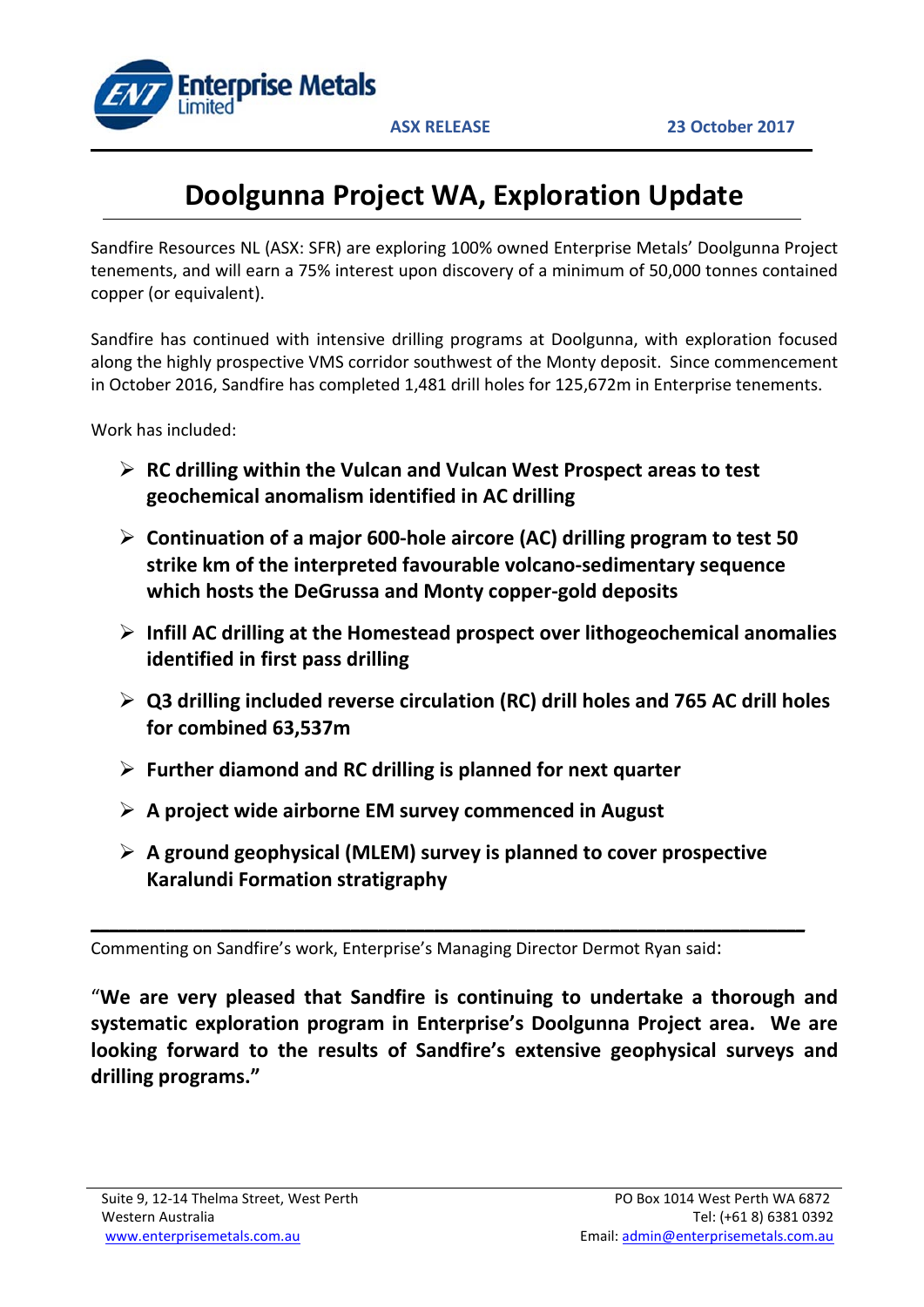# **OVERVIEW**

Enterprise Metals Limited (ASX: ENT, "Enterprise" or "the Company") is pleased to announce that Sandfire Resources NL, its exploration farm-in joint venture partner at Doolgunna in Western Australia, has continued its aggressive exploration activity across multiple prospects within the joint venture tenements.

To date, Sandfire has completed a total of 1,481 drill holes for a combined 125,672m including;

- Air-core drilling 1,465 holes for 119,556m
- Reverse circulation drilling 10 holes for 3,745m
- Diamond drilling 6 holes for 2,743m

Sandfire has also completed downhole electromagnetic (DHEM) surveys, commenced an airborne electromagnetic survey, and plans to commence ground geophysical surveys (MLEM) over the Doolgunna Project.



**Figure 1. Enterprise's Doolgunna Project Area incorporated into Sandfire's Doolgunna Project**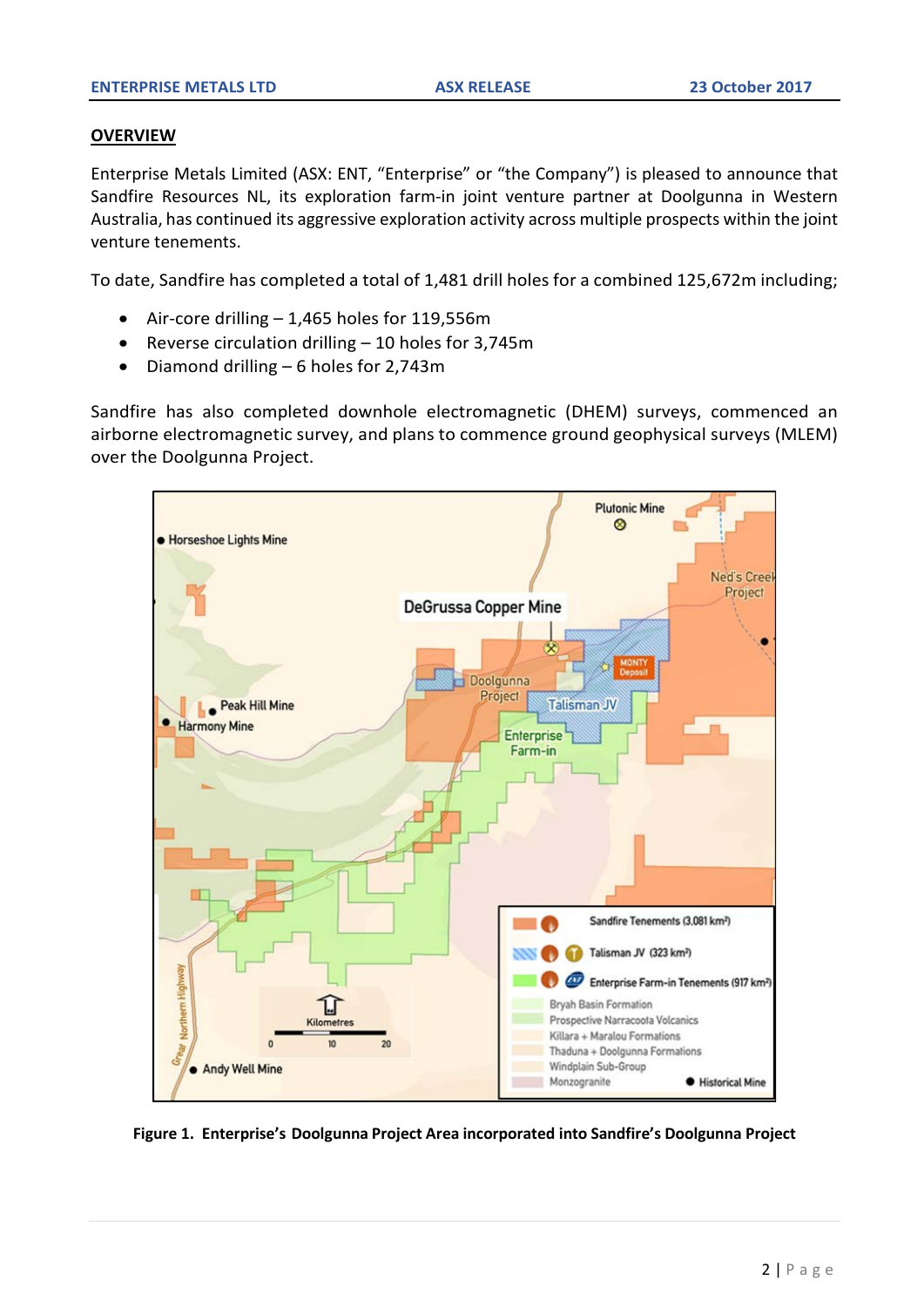# **AIR-C0RE DRILLING**

Since commencement of the farm in joint venture, Sandfire has completed 1,465 air core drill holes for a total 119,556m across the Vulcan, White Well, Ruby Well and Mount Leake Prospects (Figures 2 and 3).

The drilling has provided significantly improved stratigraphic control, with a focus on tracing the intersections of magnetite and hematite-rich exhalative sediment horizons with disseminated pyrite that have been encountered particularly within the Vulcan area.

At White Well, anomalous gold values (1.53 ppm Au) and copper values (4,000 ppm Cu) have been reported. Drilling at the Vulcan prospect reported copper values up to 1,460 ppm Cu. Significant results are included in Table 1 below.

RC drilling has been undertaken to follow-up some of the anomalous results (refer RC Drilling section page 5 of this report).

| Hole            | <b>Prospect</b> | From<br>(m) | To<br>(m) | <b>Interval</b><br>(m) | Cu<br>(ppm) | Au<br>(ppm)                  | Zn<br>(ppm)  | Pb<br>(ppm)              |
|-----------------|-----------------|-------------|-----------|------------------------|-------------|------------------------------|--------------|--------------------------|
| EFAC0014        | Vulcan          | 10          | 15        | 5                      | 156         | 1.13                         | 29           | 5                        |
| <b>EFAC0073</b> | Vulcan          | 130         | 135       | 5                      | 229         | 1.09                         | 60           | $\overline{2}$           |
| <b>EFAC0088</b> | Vulcan          | 40          | 45        | 5                      | 60          | 1.40                         | 15           | 11                       |
| <b>EFAC0221</b> | Vulcan          | 75          | 80        | 5                      | 42          | 1.77                         | 17           | 11                       |
| <b>EFAC0050</b> | Vulcan          | 40          | 42        | $\overline{2}$         | 954         | -                            | 63           | $\overline{\phantom{0}}$ |
| <b>EFAC0075</b> | Vulcan          | 55          | 65        | 10                     | 1,245       | $\blacksquare$               | $\mathbf{1}$ | $\mathbf{1}$             |
| EFAC0186        | Vulcan          | 155         | 160       | 5                      | 860         | $\qquad \qquad \blacksquare$ | 10           | 6                        |
| <b>EFAC0373</b> | Vulcan          | 40          | 45        | 5                      | 949         | $\overline{\phantom{0}}$     | 52           | $\mathbf{1}$             |
| <b>EFAC0390</b> | Vulcan          | 125         | 130       | 5                      | 1,460       | $\overline{a}$               | 120          | 4                        |
| <b>EFAC0390</b> | Vulcan          | 125         | 130       | 5                      | 1,460       | <b>NSA</b>                   | <b>NSA</b>   | <b>NSA</b>               |
| <b>EFAC0503</b> | Vulcan          | 35          | 45        | 10                     | 1,070       | <b>NSA</b>                   | <b>NSA</b>   | <b>NSA</b>               |
| EFAC0523        | Vulcan          | 150         | 155       | 5                      | <b>NSA</b>  | 0.5                          | <b>NSA</b>   | <b>NSA</b>               |
| EFAC0531        | Vulcan          | 55          | 60        | 5                      | <b>NSA</b>  | 1.04                         | <b>NSA</b>   | <b>NSA</b>               |
| EFAC0722        | White Well      | 70          | 75        | 5                      | 4,000       | <b>NSA</b>                   | <b>NSA</b>   | <b>NSA</b>               |
| EFAC0764        | White Well      | 75          | 85        | 10                     | <b>NSA</b>  | 1.53                         | <b>NSA</b>   | <b>NSA</b>               |
| EFAC0765        | White Well      | 35          | 45        | 10                     | <b>NSA</b>  | 0.72                         | <b>NSA</b>   | <b>NSA</b>               |
| EFAC0904        | Ruby Well       | 70          | 75        | 5                      | <b>NSA</b>  | 0.93                         | <b>NSA</b>   | <b>NSA</b>               |
| EFAC0981        | Ruby Well       | 40          | 45        | 5                      | <b>NSA</b>  | 0.58                         | <b>NSA</b>   | <b>NSA</b>               |

## **Table 1: AC Drilling, Significant Intercepts**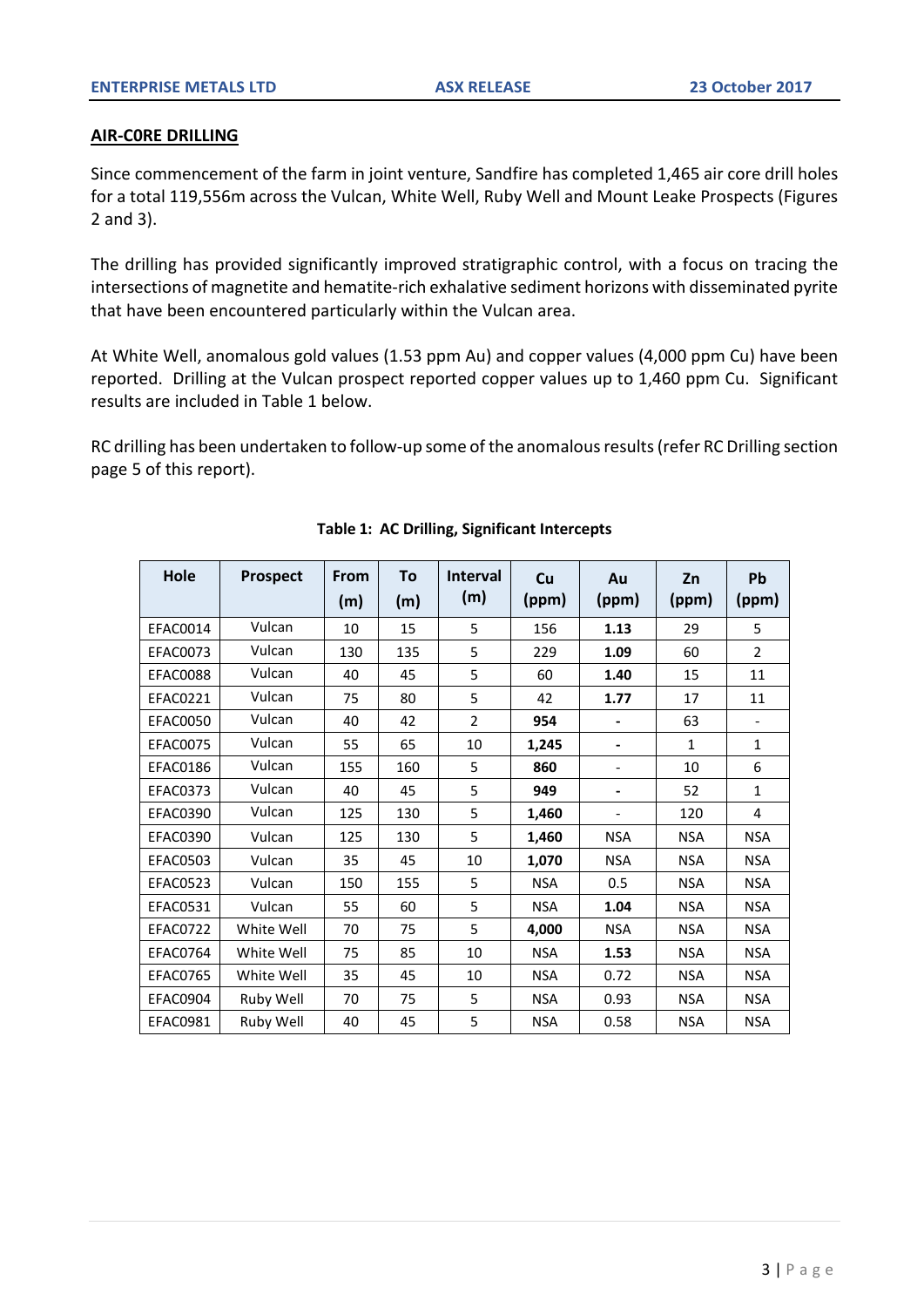

**Figure 2. Doolgunna, Sandfire Resources NL, location of Regional Air-core Drilling.**



**Figure 3. Doolgunna, Sandfire Resources NL, location of Vulcan air-core drilling.**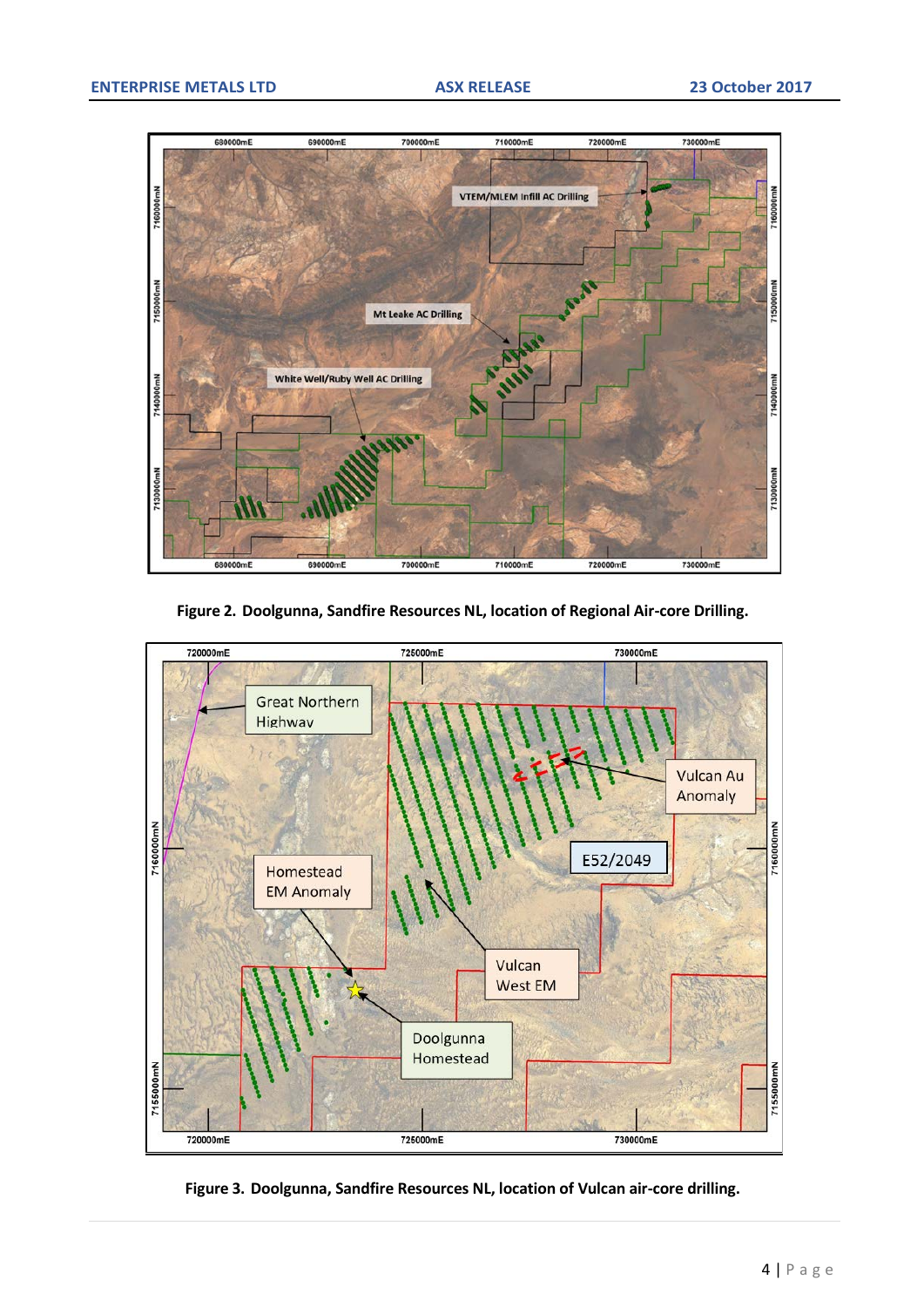#### **REVERSE CIRCULATION DRILLING**

Ten reverse circulation drill holes, for a total of 3,745m, have been completed at the Vulcan Gold Anomaly, Vulcan West EM Anomaly and the Homestead EM Anomaly (Figures 4 and 5).

EFRC001-to EFRC005 were drilled to test anomalous air-core geochemistry beneath the Vulcan Gold anomaly. Drilling intersected sandstones, siltstones, conglomerates and dolerites, with the deepest drill hole (EFRC0005) reaching 448m. Drilling was hampered by significant groundwater inflow and Sandfire indicated that they may extend some of the holes with diamond tails.

EFRC006 was designed to test a VTEM anomaly and intersected magnetic sediments, siltstone and minor sandstone from 195m to bottom of hole at 256m. **Minor chalcopyrite, pyrite and magnetite**  was observed from 204m to 256m. Diamond drilling is planned to extend this hole.

Downhole electromagnetic (DHEM) surveys were completed on drillholes EFRC004, EFRC005 and EFRC006, however no well-defined bedrock responses were identified.

Drilling at the Vulcan West prospect included four diamond drill holes (EFRC007 to EFRC010) to follow-up anomalous litho-geochemical results from first pass air-core drilling. A 30m section of pervasive chlorite alteration containing laminated **pyrite and minor chalcopyrite, pyrrhotite and arsenopyrite** was observed in EFRC008 from 246m.

Significant geology intercepts are included in Appendix 1. Assay results were received for EFRC0001 to EFRC0006 with no significant intercepts reported. Assays for EFRC0007 to EFRC0010 are awaited.

Further RC drilling is currently under review and is planned to continue, targeting anomalies generated from Sandfire's ongoing assessment of bottom-of-hole litho-geochemical samples from AC drilling.

| Hole            | <b>Prospect</b>    | <b>Hole Depth</b><br>(m) | <b>Easting</b> | <b>Northing</b> |
|-----------------|--------------------|--------------------------|----------------|-----------------|
| <b>EFRC0001</b> | Vulcan Gold        | 358                      | 727887.1       | 7162159.1       |
| EFRC0002        | Vulcan Gold        | 322                      | 727166.1       | 7161801.1       |
| EFRC0003        | Vulcan Gold        | 322                      | 726799.9       | 7161637.8       |
| EFRC0004        | Vulcan Gold        | 352                      | 728940.0       | 7161604.0       |
| <b>EFRC0005</b> | Vulcan Gold        | 448                      | 730628.9       | 7162802.2       |
| EFRC0006        | <b>Vulcan VTEM</b> | 256                      | 721092.7       | 7157432.1       |
| EFRC0007        | Vulcan West        | 448                      | 725419.8       | 7159581.8       |
| EFRC0008        | Vulcan West        | 346                      | 725351.4       | 7159769.7       |
| EFRC0009        | Vulcan West        | 448                      | 725761.5       | 7159812.6       |
| EFRC0010        | Vulcan West        | 445                      | 724599.7       | 7159496.1       |

## **Table 2: RC Drilling Completed**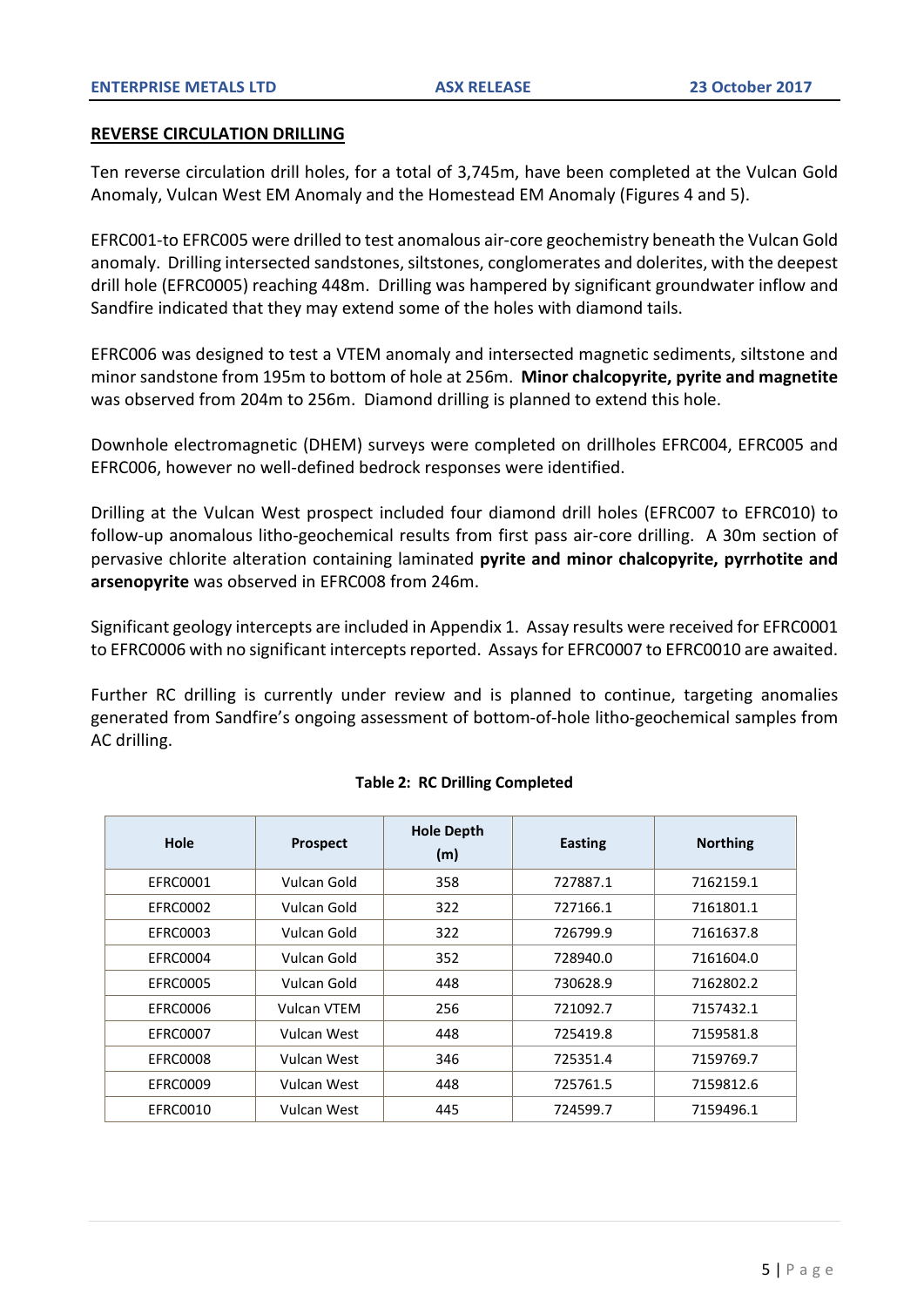

**Figure 4. Doolgunna, Sandfire Resources NL, location of Vulcan RC and Diamond drilling***.*



**Figure 5. Doolgunna, Sandfire Resources NL, location of RC drill holes EFRC0004 to EFRC0010.**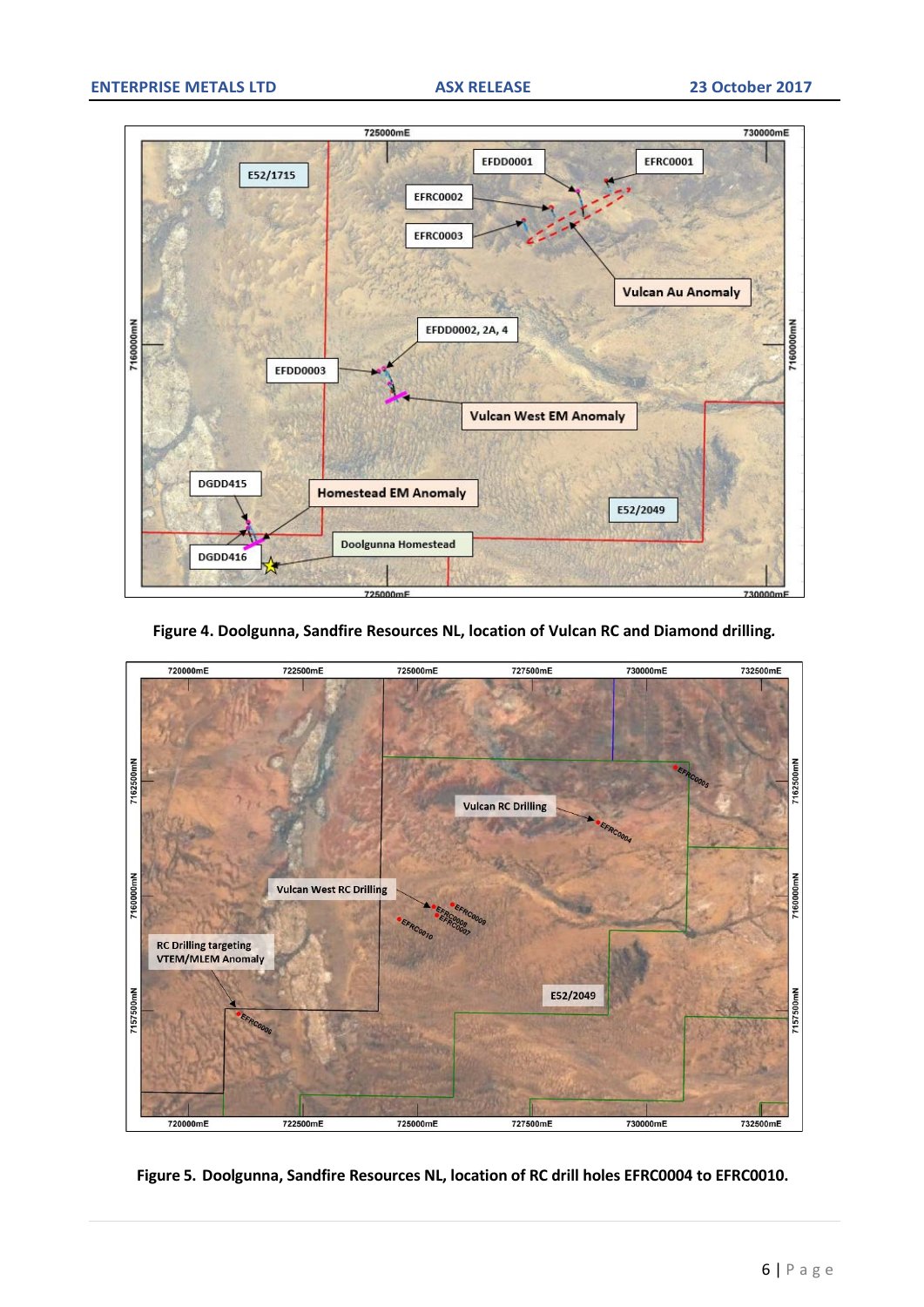# **DIAMOND DRILLING**

Six diamond drill holes have been completed for a total 2,371m at the Vulcan Gold Anomaly, Vulcan West EM Anomaly and the Homestead EM Anomaly (Figure 4).

Drilling at the Vulcan Gold Anomaly was designed to test down-dip of a 900m long surface gold anomaly. Lithologies intersected included dolerites intruding mafic-derived conglomerate and siltstone. Significant geology intercepts are included in Appendix 1. No significant assays were reported and the source of the gold anomaly remains unexplained.

Drill holes EFDD0004 and EFDD0005 were designed to test a revised DHEM plate at the Vulcan West prospect and intersected significant intervals of bedded, haematite- and magnetite-rich, chemogenic sediment with minor black carbonaceous siltstone (Figure 6 and 7). The intersected geology corresponds with the position of the targeted DHEM plates indicating the black carbonaceous siltstone and bedded pyrrhotite are the likely cause of the strong electromagnetic conductor. Significant geology intercepts are included in Appendix 1. No significant assays were reported.

Drill holes DGDD415 and DGDD416 were drilled to test downhole electromagnetic (DHEM) targets at the Homestead EM Anomaly on the boundary between 100% owned Sandfire tenure and the Enterprise tenements. Both holes intersected sedimentary horizons which could explain the geophysical response. Significant geology intercepts are included in Appendix 1. No significant assays were reported.

| Hole     | <b>Prospect</b> | <b>Hole Depth</b><br>(m) | <b>Easting</b> | <b>Northing</b> |
|----------|-----------------|--------------------------|----------------|-----------------|
| EFDD0001 | Vulcan          | 619.00                   | 727512.083     | 7162020.054     |
| EFDD0002 | Vulcan West     | 227.10                   | 724955.340     | 7159685.320     |
| EFDD0004 | Vulcan West     | 769.00                   | 724954.0       | 7159691.0       |
| EFDD0005 | Vulcan West     | 465.90                   | 725030.0       | 7159485.0       |
| DGDD415  | Homestead       | 610.80                   | 723165.0       | 7157663.0       |
| DGDD416  | Homestead       | 403.10                   | 723166.9       | 7157586.3       |

# **Table 3: Diamond Drilling Completed**

| Table 4: Diamond Drilling, Significant Intercepts |  |
|---------------------------------------------------|--|
|---------------------------------------------------|--|

| Hole     | <b>Prospect</b> | From<br>(m) | To<br>(m) | <b>Interval</b><br>(m) | Cu<br>(ppm) | Au<br>(ppm)              | Zn<br>(ppm) | <b>Pb</b><br>(ppm) |
|----------|-----------------|-------------|-----------|------------------------|-------------|--------------------------|-------------|--------------------|
| EFDD0001 | Vulcan Gold     | 559.1       | 560.1     | 1                      | 829         | $\overline{\phantom{a}}$ | 115         | 2                  |
|          |                 | 573.45      | 574.50    | 1.05                   | 2,180       | $\overline{\phantom{0}}$ | 154         | 3                  |
| EFDD0004 | Vulcan West     | 326         | 327       |                        | 4,870       | $\overline{\phantom{a}}$ | 67          | 6                  |
|          |                 | 706         | 707       |                        | 1,060       | <b>NSA</b>               | <b>NSA</b>  | <b>NSA</b>         |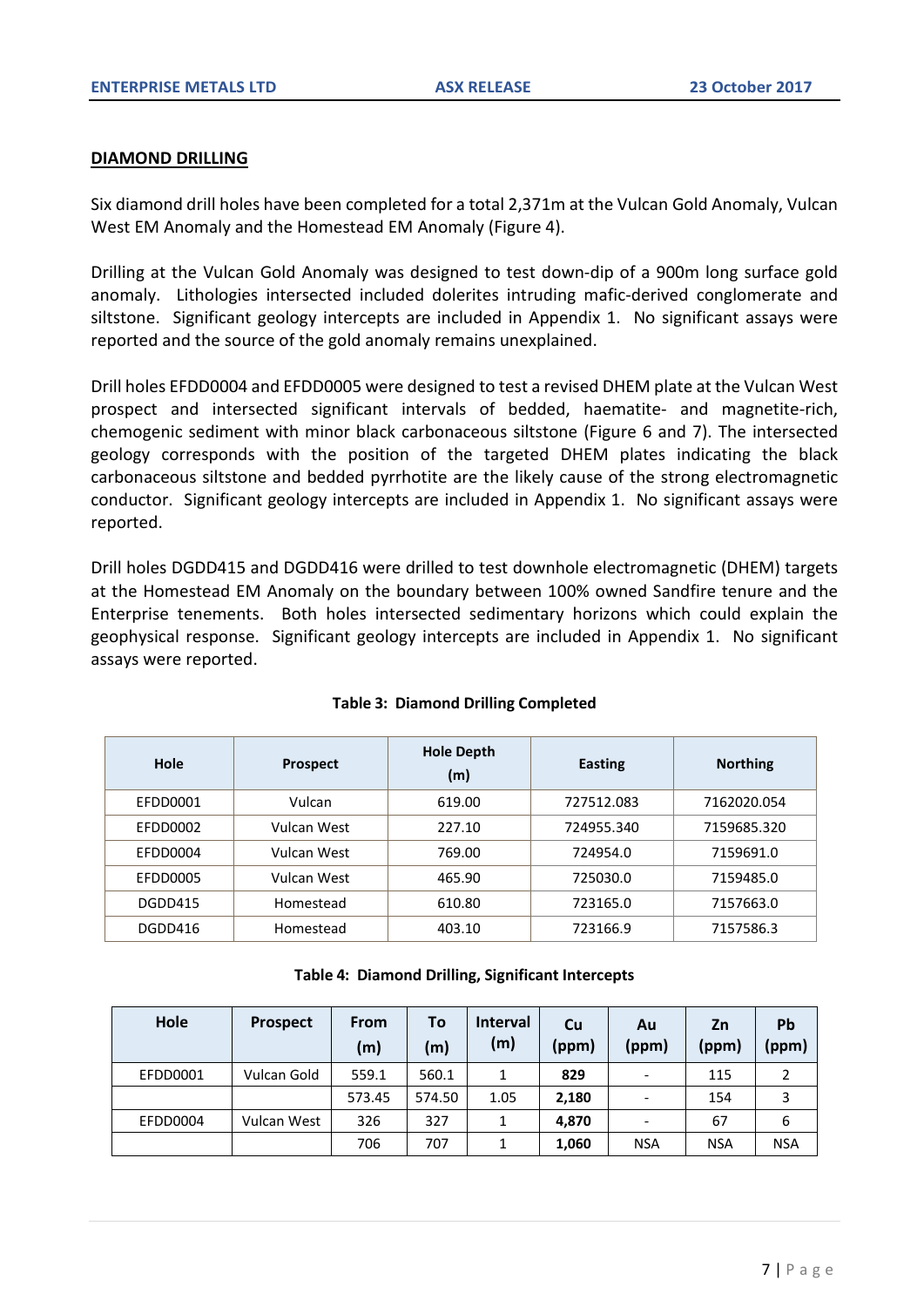

**Figure 6. EFDD0004 342.56 to 346.55m. Hematite rich, chemogenic sediment with disseminated magnetite and pyrite.**



**Figure 7. EFDD0005 363.7 to 367.73m. Bedded and fragmental chert and black shale. Pyrrhotite in beds and rimming fragments of chert and black shale.**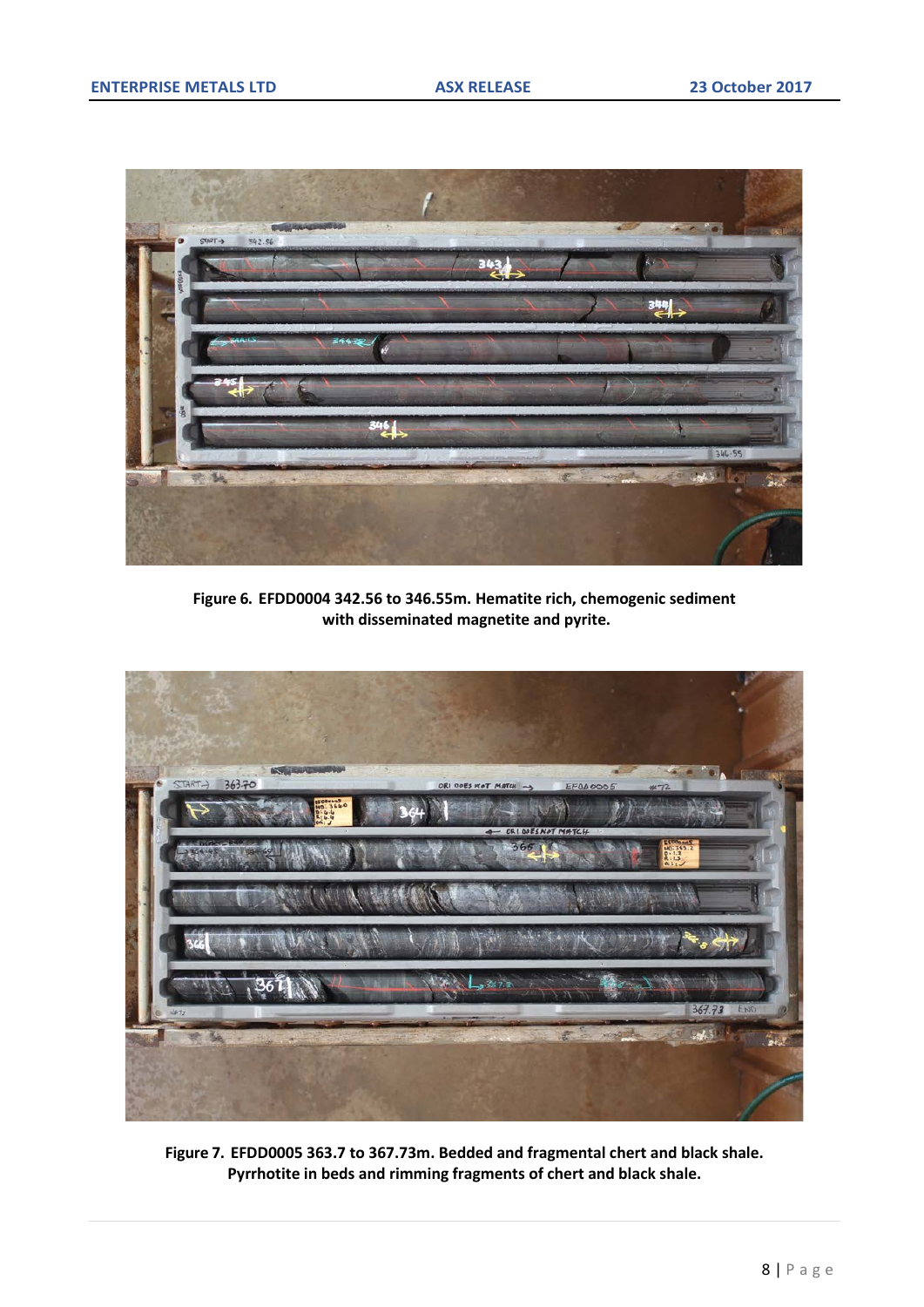# **GEOPHYSICS**

Sandfire commenced an airborne electromagnetic survey over the tenement package in August. The survey is being flown by UTS Geophysics and is expected to be completed in the next quarter.

Sandfire have also advised that a moving loop electromagnetic (MLEM) survey will commence next quarter. The survey has been designed to cover the prospective Karalundi Formation, which comprises sedimentary breccias and conglomerates, siltstone, sandstone, basalts and dolerites.

# **ABOUT THE DOOLGUNNA PROJECT**

Enterprise's 100% owned Doolgunna Project is centred approximately 120km northeast of Meekatharra in Western Australia, and covers over 60km of strike of the southern boundary of the Bryah Basin and the northern part of the Yerrida Basin. The southern Bryah Basin contains the Narracoota/Karalundi Formations which host the high grade DeGrussa and Monty copper/gold deposits. Enterprise considers the Doolgunna project to be prospective for both volcanic hosted massive sulphide (VHMS) deposits and sediment hosted (SEDEX) base metals deposits.

In late 2015 Enterprise completed an extensive high-powered ground moving loop electromagnetic (MLEM) survey over the Vulcan Prospect. The EM survey identified a moderate to strong late time conductor at **Vulcan West** which was tested by Enterprise with one 230m RC hole, VWRC001.

A 40m thick zone of sulphide rich (~5% - 20%) sediment and minor dolerite was intersected in this hole and a 5 metre zone from 251 to 256 metres averaged 0.17% Cu, 2.2ppm Mo and 0.87ppm Te, with a 1 metre result from 254 to 255 metres of 0.5% Cu, 8.4ppm Mo and 2.7ppm Te. Although these values were not economic, the element association is typical of the DeGrussa and Monty VHMS style deposits and Enterprise considered this zone to be prospective for massive sulphide.

## **SANDFIRE FARM-IN AGREEMENT**

On 12th October 2016, Sandfire Resources NL and Enterprise entered into a farm-in agreement over Enterprise's entire Doolgunna Project. Sandfire is initially required to spend a minimum of \$1.5M over 2 years. After \$1.5M has been spent, Sandfire has the option to sole fund exploration and earn a 75% interest in the project by discovering and defining Mineral Resources of at least 50,000 tonnes Cu metal or equivalent. Following this discovery, Enterprise and Sandfire would form a joint venture and fund their respective interests.

## **ABOUT ENTERPRISE METALS LTD**

Enterprise Metals Limited (ASX: ENT) was incorporated in January 2007 as a public company and was admitted to the ASX on 20<sup>th</sup> June 2007. Enterprise has 315,133,979 million Shares on issue, and the present market capitalisation is approximately \$6 million.

The Company has four main gold/ base metal projects in Western Australia, two of which are funded by partners. The Doolgunna Project is managed and operated by Sandfire Resources NL under a farm-in agreement dated 12<sup>th</sup> October 2016.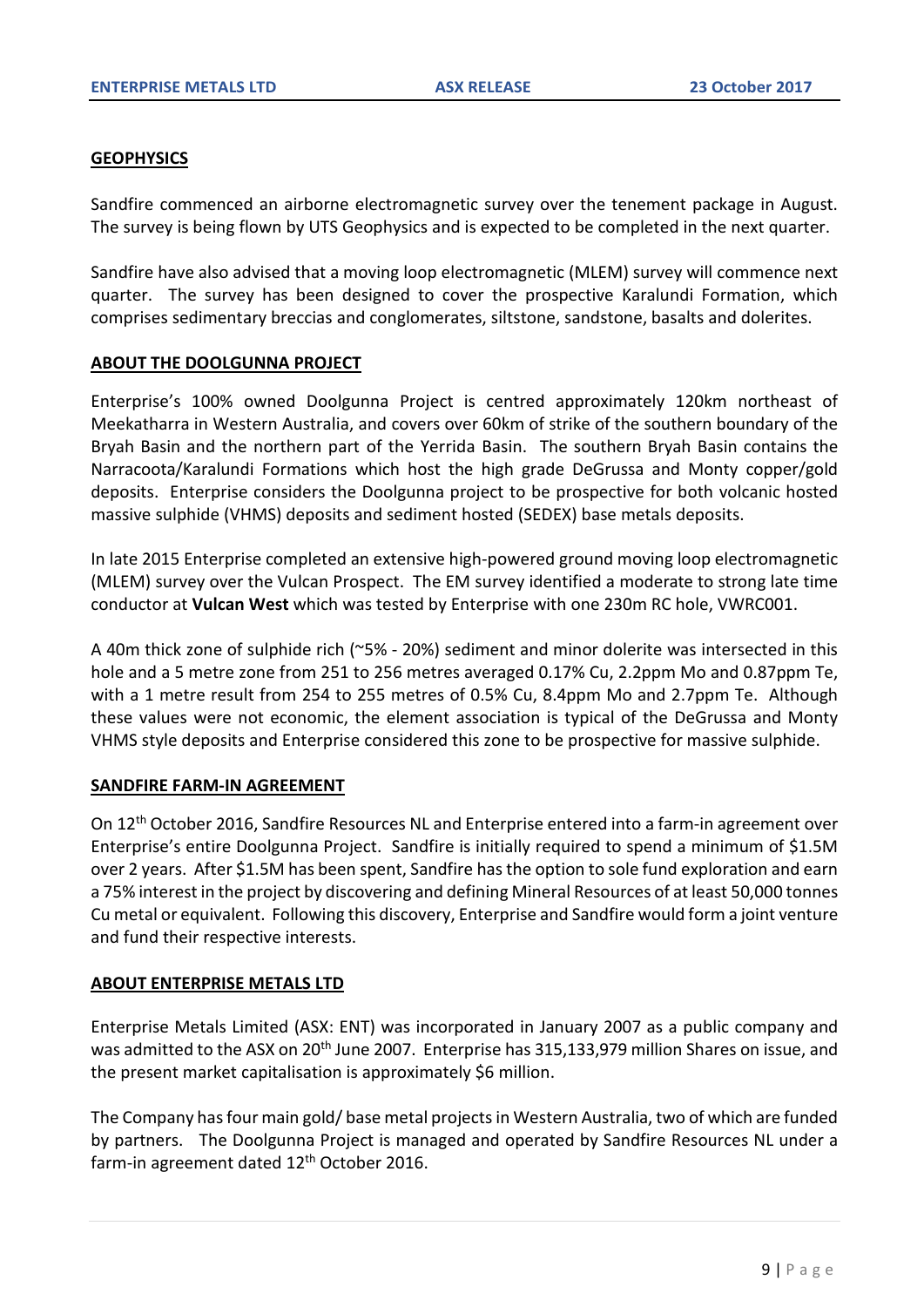The Fraser Range Project, in which Enterprise holds a 30% interest free carried to bankable feasibility stage, is managed and operated by Apollo Minerals Limited (ASX: AON), which holds a 70% interest. The Darlot and Yalgoo Projects have gold and base metal targets that require drill testing.

Enterprise also holds a 7.9% interest (12 million shares) in **Alto Metals Limited** (ASX: AME, or "Alto"). On 23rd June 2016 Alto announced that it had acquired a 100% interest in Sandstone Exploration Pty Ltd, the holder of tenements covering the 723km<sup>2</sup> and the majority of the Archaean Sandstone Greenstone Belt in Western Australia, which has produced over 1.3 million ounces of gold.

Enterprise's 12 million Alto shares have a current fair market value of ~\$1.0M based on the AME share price of 8.4 cents/share at market close on 19 October 2017.

#### **Further Information**

**Dermot Ryan Managing Director +61 6381 0392** [admin@enterprisemetals.com.au](mailto:admin@enterprisemetals.com.au)

#### *Competent Persons statement*

*The information in this report that relates to Exploration Results is based on information supplied by Sandfire Resources NL and compiled by Mr Dermot Ryan, who is an employee of Xserv Pty Ltd and a Director and security holder of the Company. Mr Ryan is a Fellow of the Australasian Institute of Mining and Metallurgy and a Fellow of the Australian Institute of Geoscientists and has sufficient experience of relevance to the styles of mineralisation and the types of deposits under consideration, and to the activities undertaken, to qualify as a Competent Person as defined in the 2012 Edition of the Joint Ore Reserves Committee (JORC) Australasian Code for Reporting of Exploration Results, Mineral Resources and Ore Reserves. Mr Ryan consents to the inclusion in this report of the matters based on information in the form and context in which it appears.*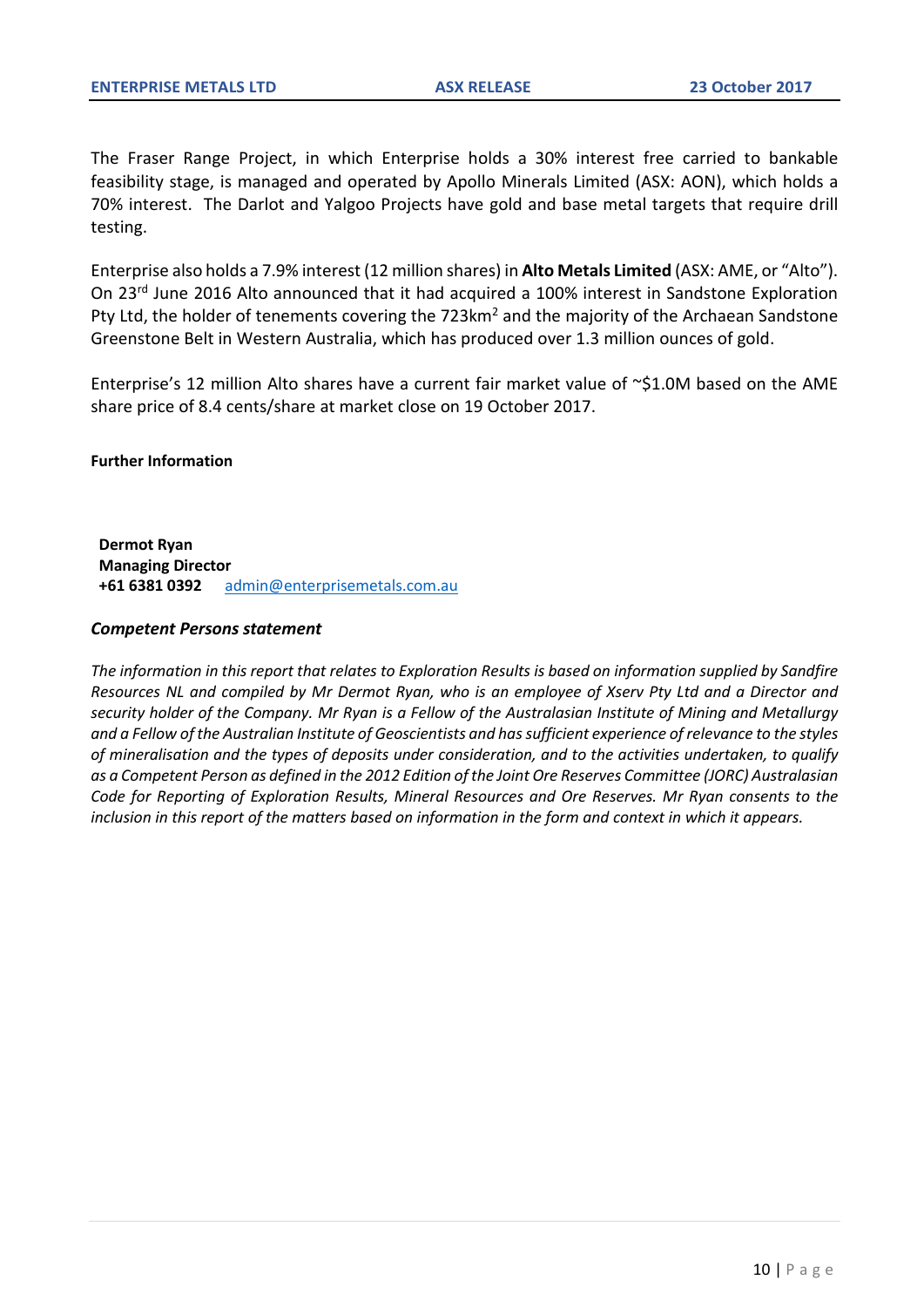# **APPENDIX 1**

# **Table 1: RC Drilling, Significant Geology Intersected**

| <b>Hole ID</b>  | <b>Prospect</b> | <b>EOH Depth</b><br>(m) | Geology                                                                                                                                                                                                                                                                                                                                | <b>Mineralisation</b>                                                    |
|-----------------|-----------------|-------------------------|----------------------------------------------------------------------------------------------------------------------------------------------------------------------------------------------------------------------------------------------------------------------------------------------------------------------------------------|--------------------------------------------------------------------------|
| <b>EFRC0001</b> | Vulcan          | 358.00                  | $0 - 2m - Cover.$<br>$2 - 150m - Dolerite.$<br>150 - 179m - Interbedded siltstone and<br>sandstone.<br>179 - 209m - Dolerite.<br>209 - 308m - Interbedded siltstone and<br>sandstone.<br>308 - 345m - Mafic derived breccia, siltstone and<br>minor sandstone.<br>345 - 358m - Interbedded siltstone and<br>sandstone, minor dolerite. | Minor<br>disseminated<br>pyrite:<br>$209 - 358$ m.                       |
| EFRC0003        | Vulcan          | 322.00                  | $0 - 3m - Cover.$<br>3 - 88m - Sedimentary breccia.<br>$88 - 101m - Dolerite.$<br>101 - 121m - Sedimentary breccia with minor<br>disseminated pyrite.<br>121 - 146m - Sedimentary breccia.<br>146 - 170m - Dolerite.<br>170 - 322m - Sedimentary breccia.                                                                              | Minor<br>disseminated<br>pyrite:<br>$101 - 121m$ .                       |
| EFRC0004        | Vulcan          | 352                     | $0 - 128$ m – Siltstone and sandstone.<br>128 - 144m - Calcareous siltstone and foliated<br>siliceous siltstone<br>144 - 178m - Foliated siltstone with minor lithic<br>arenite<br>157 - 352m - Quartz arenite                                                                                                                         | None observed                                                            |
| <b>EFRC0005</b> | Vulcan          | 448                     | $0 - 3m - Cover$<br>$3 - 65m - Dolerite$<br>65 - 258m - Polymictic conglomerate and<br>breccias containing mafic clasts<br>258 - 280m - Dolerite<br>280 - 366m - Polymictic conglomerate and<br>breccias containing mafic clasts<br>366 - 368m - Iron rich chemogenic sediment<br>368 - 380m - Siltstone<br>380 - 448m - Dolerite      | None observed                                                            |
| EFRC0006        | Vulcan          | 256                     | $0 - 19m - Cover.$<br>19 - 148m - Sheared dolerite.<br>148 - 195m - Dolerite.<br>195 - 256m - Magnetic sediments, siltstone and<br>minor sandstone.                                                                                                                                                                                    | Minor<br>chalcopyrite,<br>pyrite and<br>magnetite from<br>$204 - 256m$   |
| <b>EFRC0007</b> | Vulcan          | 448                     | $0 - 35m - Cover.$<br>$35 - 55m - Dolerite.$<br>55 - 210m - Siltstone and lithic wackes with<br>trace jasper, pyrite and magnetite.<br>210 - 246m - Possible mafic breccia. Strongly<br>chloritic.                                                                                                                                     | Trace magnetite<br>with minor pyrite<br>$-140 - 172m$ and<br>213 - 236m. |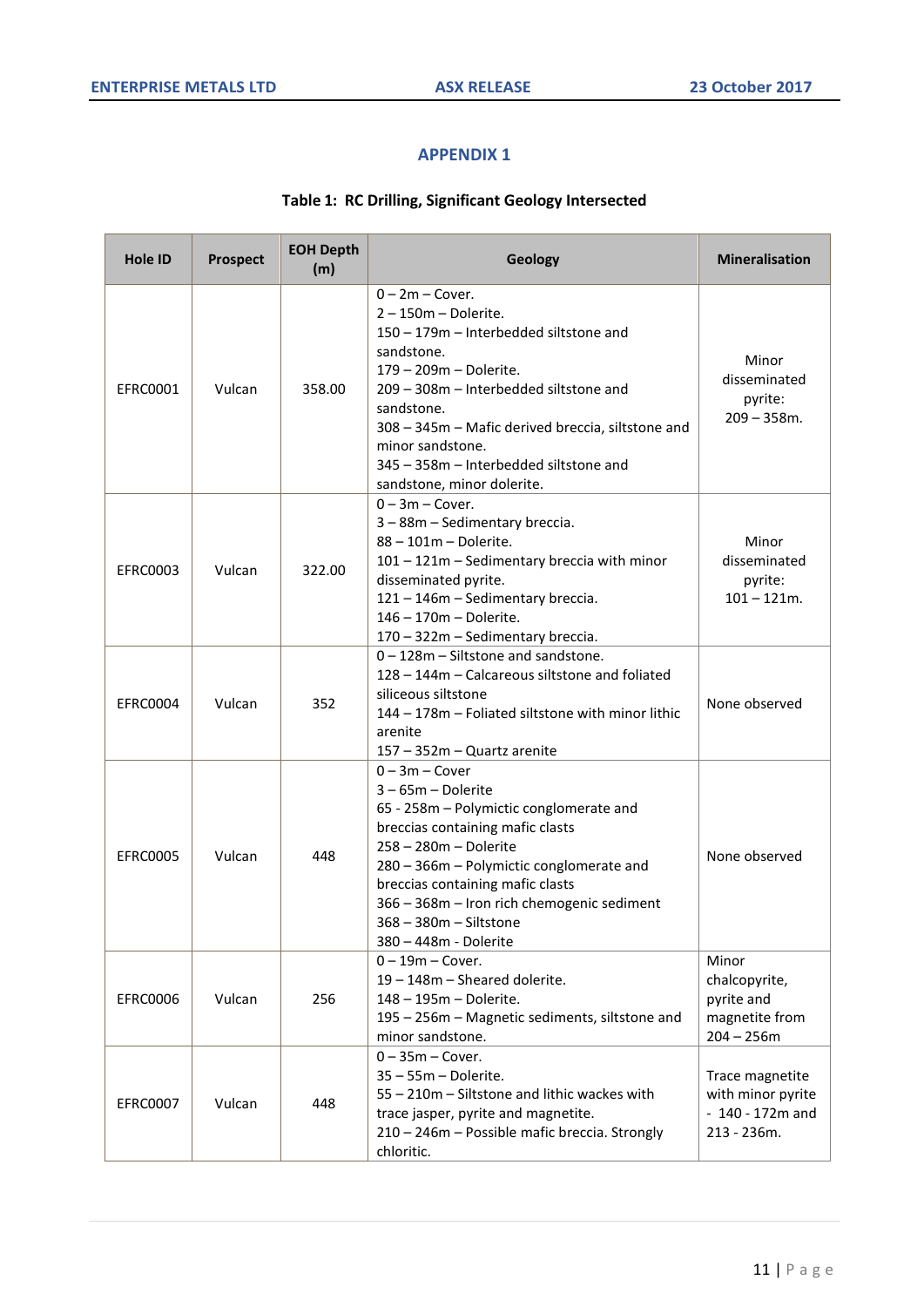#### **ENTERPRISE METALS LTD ASX RELEASE 23 October 2017**

| <b>Hole ID</b>  | <b>Prospect</b> | <b>EOH Depth</b><br>(m) | Geology                                                                                                                                                                                                                                                                                                                                                                                                                                                                                                                                                                                           | <b>Mineralisation</b>                                                                                                                                              |
|-----------------|-----------------|-------------------------|---------------------------------------------------------------------------------------------------------------------------------------------------------------------------------------------------------------------------------------------------------------------------------------------------------------------------------------------------------------------------------------------------------------------------------------------------------------------------------------------------------------------------------------------------------------------------------------------------|--------------------------------------------------------------------------------------------------------------------------------------------------------------------|
|                 |                 |                         | 246 - 448m - Variably chloritic siltstone with                                                                                                                                                                                                                                                                                                                                                                                                                                                                                                                                                    |                                                                                                                                                                    |
|                 |                 |                         | occasional bands including possible chemogenic                                                                                                                                                                                                                                                                                                                                                                                                                                                                                                                                                    |                                                                                                                                                                    |
|                 |                 |                         | jasper and trace magnetite.                                                                                                                                                                                                                                                                                                                                                                                                                                                                                                                                                                       |                                                                                                                                                                    |
| EFRC0008        | Vulcan          | 346                     | $0 - 13m - Cover.$<br>$36 - 102m - Siltstone.$<br>102 - 114m - Chemogenic magnetite bearing<br>sediment.<br>114 - 117m - Jaspilite with fine grained,<br>moderately magnetic siltstones.<br>117 - 123m - Chemogenic magnetite bearing<br>sediment.<br>123 - 166m - fine siltstone with variable<br>haematitic overprint.<br>166 - 241m - Medium, black, chloritic and<br>magnetic dolerite.<br>241 - 246m - Black strongly foliated siltstone.<br>246 - 264m - Strongly chloritic, siliceous<br>siltstone with cubic and finely disseminated<br>pyrite; occasional blebby chalcopyrite with minor | 30m section of<br>pervasive chlorite<br>alteration<br>containing<br>laminated pyrite<br>and minor<br>chalcopyrite,<br>pyrrhotite and<br>arsenopyrite from<br>246m. |
|                 |                 |                         | quartz veining.<br>264 - 277m - Strongly chloritic, slightly siliceous,<br>fine siltstone with occasional fine grained pyrite<br>replacing <cm beds.<br="" scale="">277 - 346m - Weakly magnetic, chloritic and<br/>siliceous dolerite with trace sulphides.</cm>                                                                                                                                                                                                                                                                                                                                 |                                                                                                                                                                    |
| <b>EFRC0009</b> | Vulcan          | 448                     | $0 - 68m - Cover.$<br>$68 - 124m - Siltstone.$<br>124 - 131m - Partially brecciated dolerite.<br>131 - 142m - Weakly magnetic, foliated<br>siltstone.<br>142 - 156m - Interbedded fine sands and highly<br>magnetic silts with angular jasper clasts.<br>156 - 182m - Interbedded magnetic siltstones<br>and quartz arenites.<br>182 - 274m - Siliceous siltstone with minor<br>interbedded quartz arenite.<br>274 - 298m - Interbedded dolomite with lesser<br>conglomerate and lithic wacke.<br>298 - 383m - Siltstone.<br>383 - 448m - Interbedded dolomite and<br>siltstone.                  | Minor blebby<br>chalcopyrite with<br>fine disseminated<br>bornite from 289-<br>291m.                                                                               |
| EFRC0010        | Vulcan          | 445                     | $0 - 188m - Dolerite.$<br>188 - 199m - Finely laminated siliceous siltstone.<br>199 - 297m - Interbedded siltstone with highly<br>magnetic exhalative sediments containing minor<br>amounts of jasper.<br>277 - 292m - Basalt.<br>292 - 297m - Highly magnetic exhalative<br>sediments.<br>297 - 307m - Basalt.<br>307 - 316m - Finely laminated siliceous siltstone.<br>316 - 445m - Dolerite, with gabbroic core from<br>377-388m.                                                                                                                                                              | Magnetite-rich<br>exhalative<br>sediment with<br>minor<br>disseminated<br>pyrite 199-297m.                                                                         |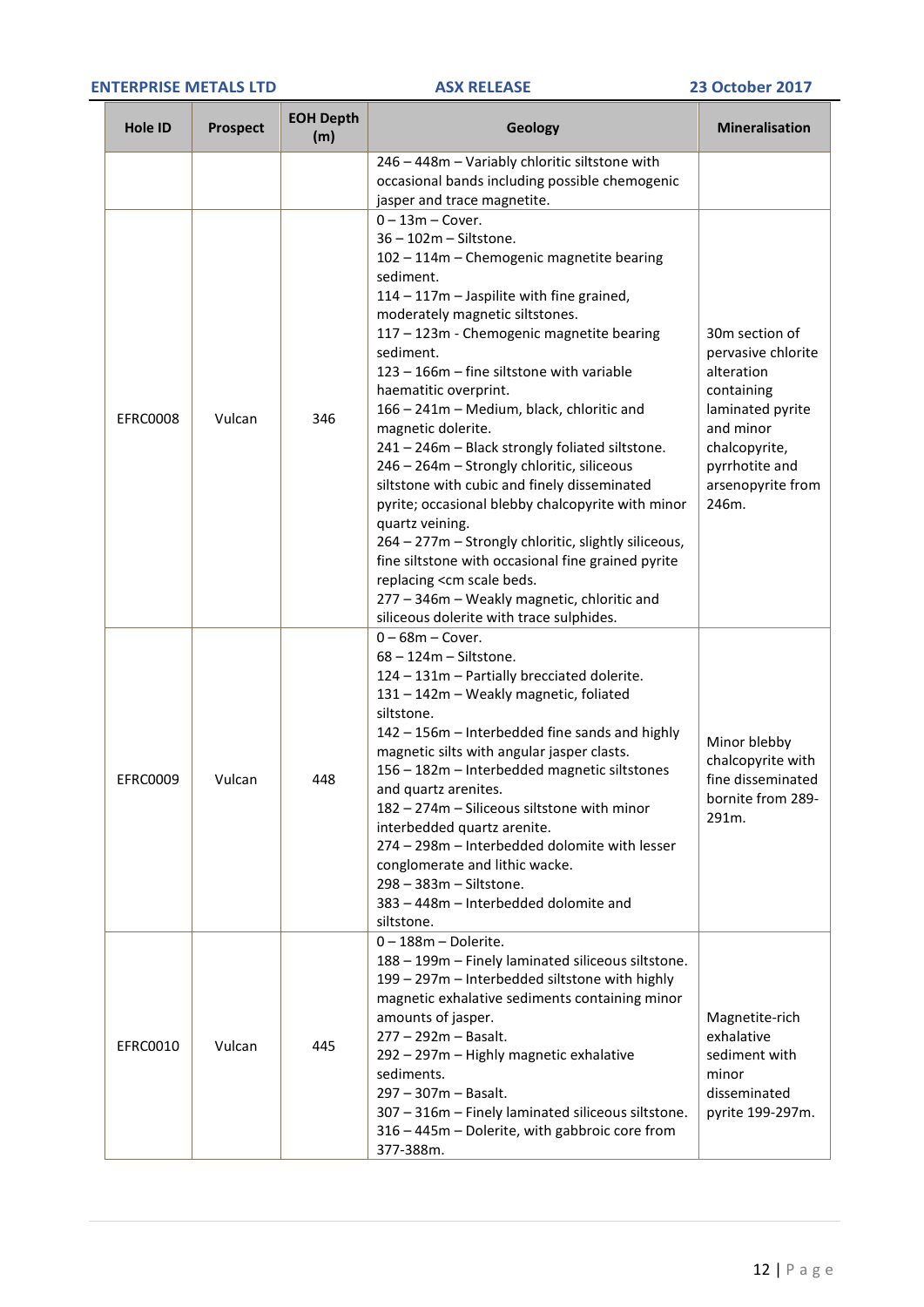| <b>Hole ID</b> | <b>Prospect</b> | <b>EOH Depth</b><br>(m) | Geology                                                                                                                                                                                                                                                                                                                                                                                                                                                                                                                                                                                                                                                                                                                                                                                             | <b>Mineralisation</b>                                                                                                                                                                 |
|----------------|-----------------|-------------------------|-----------------------------------------------------------------------------------------------------------------------------------------------------------------------------------------------------------------------------------------------------------------------------------------------------------------------------------------------------------------------------------------------------------------------------------------------------------------------------------------------------------------------------------------------------------------------------------------------------------------------------------------------------------------------------------------------------------------------------------------------------------------------------------------------------|---------------------------------------------------------------------------------------------------------------------------------------------------------------------------------------|
| EFDD0001       | Vulcan          | 619.00                  | 571.50 - 572.50m - Dolerite.<br>572.50 - 573.50m - Peperite with minor<br>pyrrhotite and chalcopyrite.<br>573.50 - 580.70m - Dolerite.                                                                                                                                                                                                                                                                                                                                                                                                                                                                                                                                                                                                                                                              | Minor pyrrhotite<br>and chalcopyrite<br>surrounding<br>peperite.                                                                                                                      |
| EFDD0002       | Vulcan<br>West  | 227.10                  | 130.20 - 155.00m - Siltstone.<br>155.00 - 163.00m - Laminated siltstone with<br>pyrite and magnetite beds.<br>163.00 - 173.00m - Siltstone.<br>173.00 - 186.00m - Magnetite bearing<br>sediments.<br>186.00 - 227.10 - Siltstone with minor<br>disseminated pyrite and minor magnetite.                                                                                                                                                                                                                                                                                                                                                                                                                                                                                                             | Laminated beds<br>of pyrite with<br>magnetite.                                                                                                                                        |
| EFDD0004       | Vulcan<br>West  | 769.00                  | 288.00 - 293.23m - Fine, chloritic, bedded<br>siltstone and massive sandstone.<br>293.23 - 314.86m - Siltstone and chemogenic,<br>magnetite and haematite rich sediment.<br>314.86 - 322.08m - Chloritic siltstone with small<br>magnetite rich intervals.<br>322.08 - 339.20m - bedded siltstone with thin<br>magnetite and pyrite beds with jasper and<br>secondary pyrite along fractures.<br>339.20 - 353.15m - Haematite rich, chemogenic<br>sediment with disseminated magnetite and<br>pyrite.<br>353.15 - 360.00m - Dolerite.<br>$625.00 - 629.80m$ - Thinly bedded and<br>laminated, weakly magnetic siltstone.<br>629.80 - 647.10m - Haematitic, weakly magnetic<br>siltstone with jasper and trace, blebby and<br>disseminated pyrite.<br>647.10 - 652.20m - Fine, haematitic siltstone. | Bedded, blebby<br>and disseminated<br>pyrite with<br>varying amounts<br>of magnetite.                                                                                                 |
| EFDD0005       | Vulcan<br>West  | 465.90                  | 359.64 - 360.10m - Siliceous chert with black<br>shale.<br>360.10 - 361.95m - Bedded, carbonaceous<br>siltstone with fragmental chert throughout and<br>pyrrhotite in beds and fractures.<br>361.95 - 363.70m - Siltstone and sandstone with<br>small intervals of fractured black shale and<br>pyrrhotite.<br>363.70 - 366.80m - Bedded and fragmental<br>chert and black shale. Pyrrhotite in beds and<br>rimming fragments of chert and black shale.<br>366.80 - 368.04m - Bedded black shale,<br>pyrrhotite and minor pyrite.<br>368.04 - 370.22m - Sandstone, siltstone and<br>black shale. Pyrrhotite bedded in black shale and<br>infilling fractures.<br>370.22 - 371.55m - Chloritic, bedded siltstone<br>and sandstone with minor euhedral pyrite.                                        | Bedded, banded,<br>disseminated and<br>fracture filling<br>pyrrhotite (up to<br>10%) and pyrite<br>(up to 5%). Minor<br>pyrrhotite and<br>pyrite rimming<br>black shale<br>fragments. |

# **Table 2: Diamond Drilling, Significant Geology Intersected**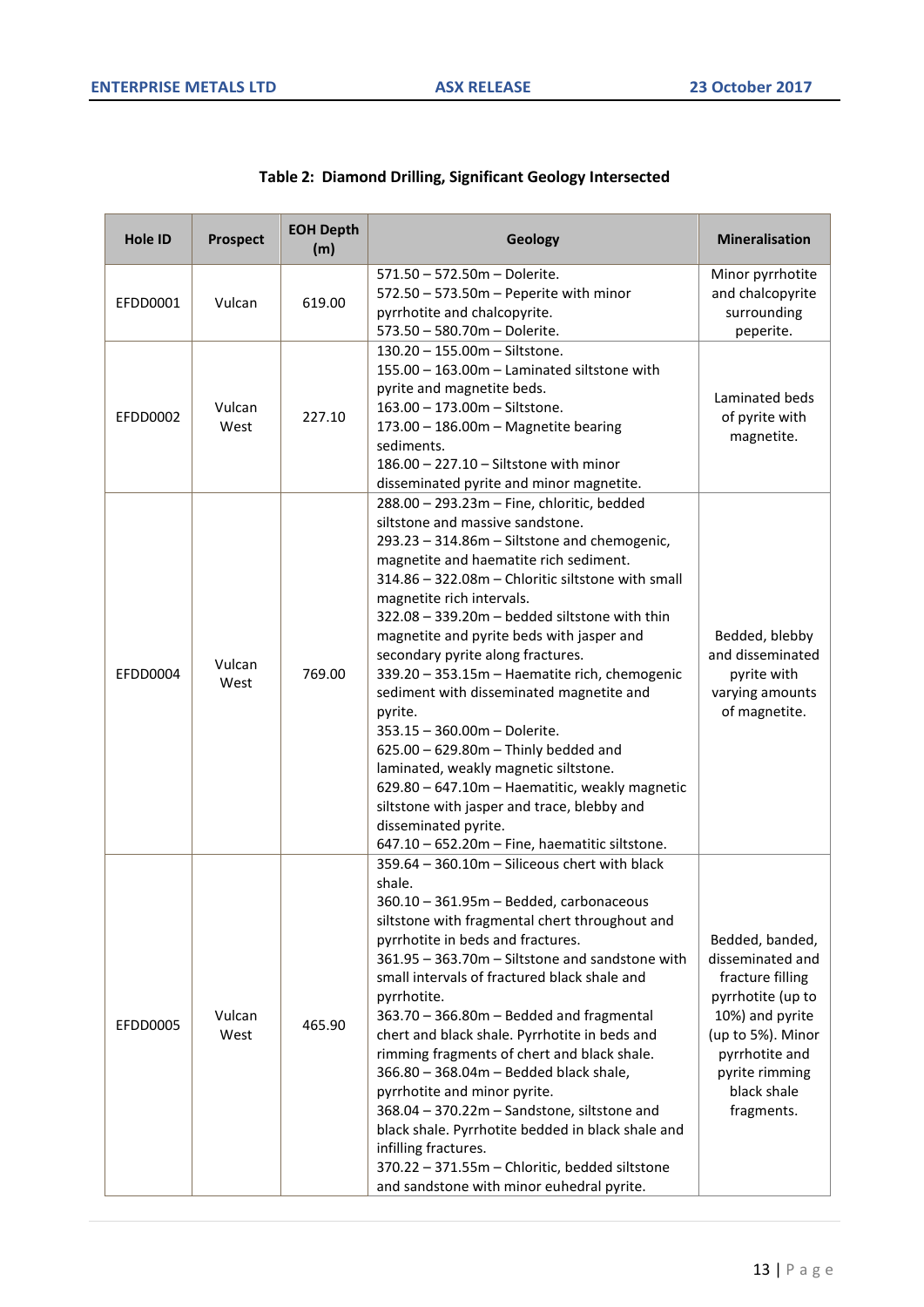#### **ENTERPRISE METALS LTD ASX RELEASE 23 October 2017**

| <b>Hole ID</b> | <b>Prospect</b> | <b>EOH Depth</b><br>(m) | Geology                                                                                                                                                                                                                                                                                                                                                                                                                                                                                                                                                                                                                                   | <b>Mineralisation</b>                                                             |
|----------------|-----------------|-------------------------|-------------------------------------------------------------------------------------------------------------------------------------------------------------------------------------------------------------------------------------------------------------------------------------------------------------------------------------------------------------------------------------------------------------------------------------------------------------------------------------------------------------------------------------------------------------------------------------------------------------------------------------------|-----------------------------------------------------------------------------------|
| DGDD415        | Homestea<br>d   | 610.80                  | 328 - 369.5m - Siltstone and calcareous<br>sediment.<br>369.5 - 370m - Dolerite.<br>370 - 411.78m - Siltstone and calcareous<br>sediment.<br>411.78 - 415.23m - Sedimentary breccia and<br>sandstone.<br>$415.23 - 422.42m - Dolerite with minor$<br>sedimentary breccia.<br>422.42 - 462.69m - Dolerite with intervals of<br>siltstone and sandstone.<br>462.69 - 601.1 - Calcareous sediments, siltstone,<br>chemogenic magnetic sediment and minor<br>dolerite.<br>$601.1 - 610.80m -$ Quartz wacke and pebble<br>conglomerate.                                                                                                        | No mineralisation<br>observed.                                                    |
| DGDD416        | Homestea<br>d   | 403.10                  | $0.00 - 93.40$ m - Rock roll drilling.<br>93.40 - 182.98m - Dolerite with minor basalt and<br>siltstone.<br>182.98 - 198.70m - Siltstone and sandstone with<br>intrusions of dolerite.<br>198.70 - 223.83m - Dolerite with small interval<br>of siltstone.<br>223.83 - 225.48m - Calcareous siltstone.<br>225.48 - 250.71m - Carbonaceous shale with<br>bedded sulphides.<br>250.71 - 331.83m - Sulphidic carbonaceous<br>shales, calcareous siltstone, dolerite and<br>sandstone.<br>331.83 - 403.10m - Dolerite, basalt, interbedded<br>siltstone and sandstone with minor intervals of<br>sedimentary breccia containing mafic clasts. | Bedded pyrite<br>and pyrrhotite<br>throughout<br>intervals 223.85m<br>to 324.20m. |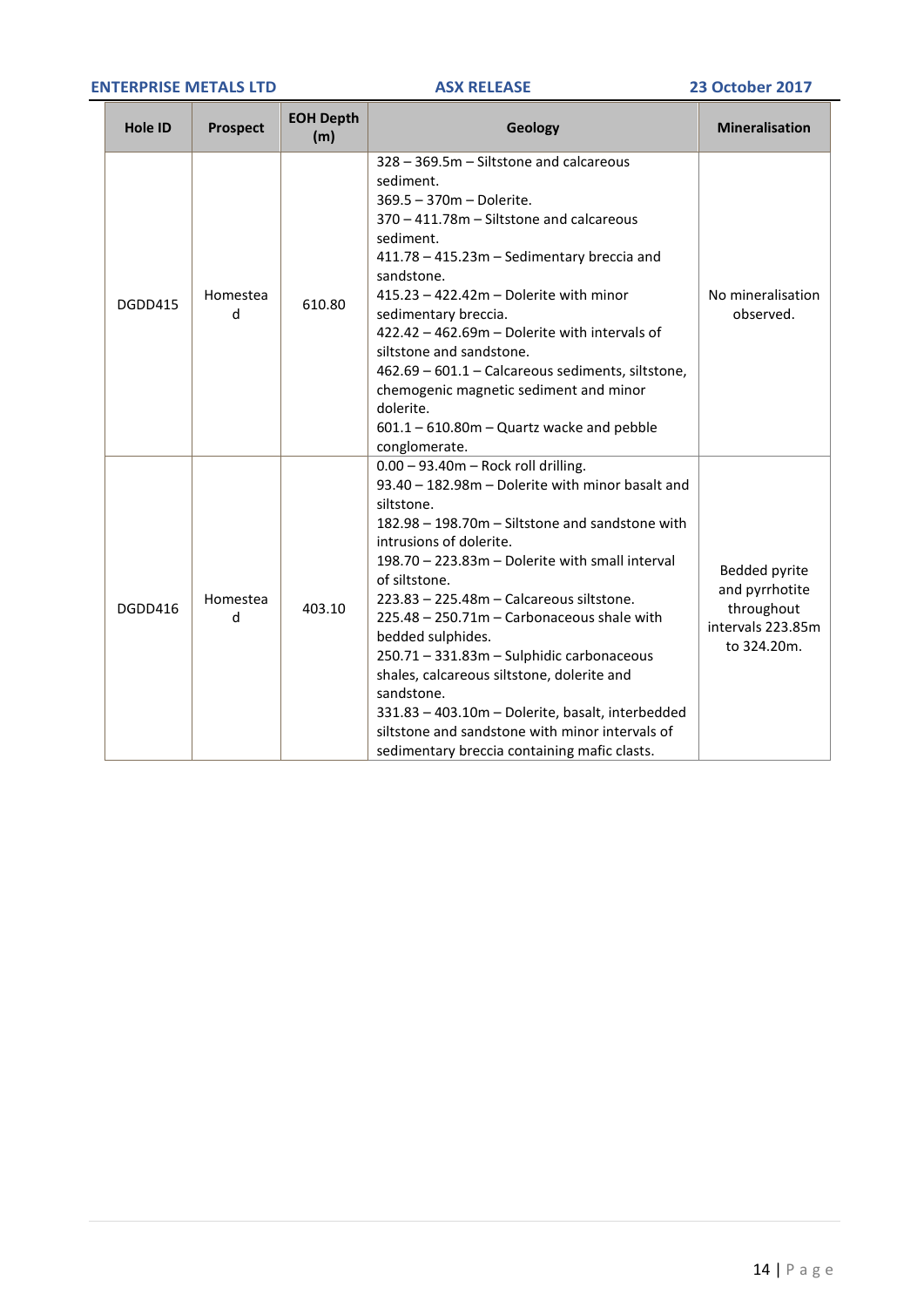# **JORC Code, 2012 Edition – Table 1 report**

# **19 October 2017 – Doolgunna Project**

# **Section 1 Sampling Techniques and Data**

(Criteria in this section apply to all succeeding sections.) **Criteria Commentary** Sampling techniques • Sampling methods employed by Sandfire include half-core sampling of NQ2 core from diamond drilling (DD). • Sampling is guided by Sandfire DeGrussa protocols and QAQC procedures as per industry standard. • DD sample size reduction is completed through a Jaques jaw crusher to -10mm and all samples Boyd crushed to -4mm and pulverised via LM2 to nominal 90% passing -75µm. Pulp size checks are completed. • Samples are assayed using Mixed 4 Acid Digest (MAD) 0.3g charge and MAD Hotbox 0.15g charge methods with ICPOES or ICPMS. • Fire Assay is completed by firing 40g portion of the sample with ICPMS finish. Sandfire core samples are routinely sampled for SG determination. Reverse Circulation samples are riffle split on a 1m basis to retain an approximate 3-4kg sample. Air Core samples are riffle split or speared when dry. Drilling techniques **•** Sandfire diamond drilling is completed by DD rig with a core size of NQ2. All surface drill collars are surveyed using RTK GPS. • Holes are inclined at varying angles for optimal ore zone intersection from the drilling position. • Downhole surveying is undertaken using a gyroscopic survey instrument. • All core where possible is oriented using a Reflex ACT II RD orientation tool with stated accuracy of +/-1% in the range 0 to 88°. • RC drilling is with sampling hammer of nominal 140mm hole. • Air Core drilling is completed using industry standard drilling rigs. Drill sample recovery  $\parallel \cdot \cdot \cdot$  Sandfire core is metre marked and orientated to check against the driller's blocks, ensuring that all core loss is taken into account. • Diamond core recovery is logged and captured into the database with weighted average core recoveries of approximately 99%. Sample quality is routinely captured in the database. Samples are routinely weighed and captured into a central secured database. • No sample recovery issues have impacted on potential sample bias. Logging **•** Sandfire geological logging is completed for all holes. The lithology, alteration, and structural characteristics of drill samples are logged directly to a digital format following standard procedures and using Sandfire DeGrussa geological codes. Data is imported into the central database after validation in LogChief™. • Logging is both qualitative and quantitative depending on field being logged. All diamond drill core is digitally photographed and stored.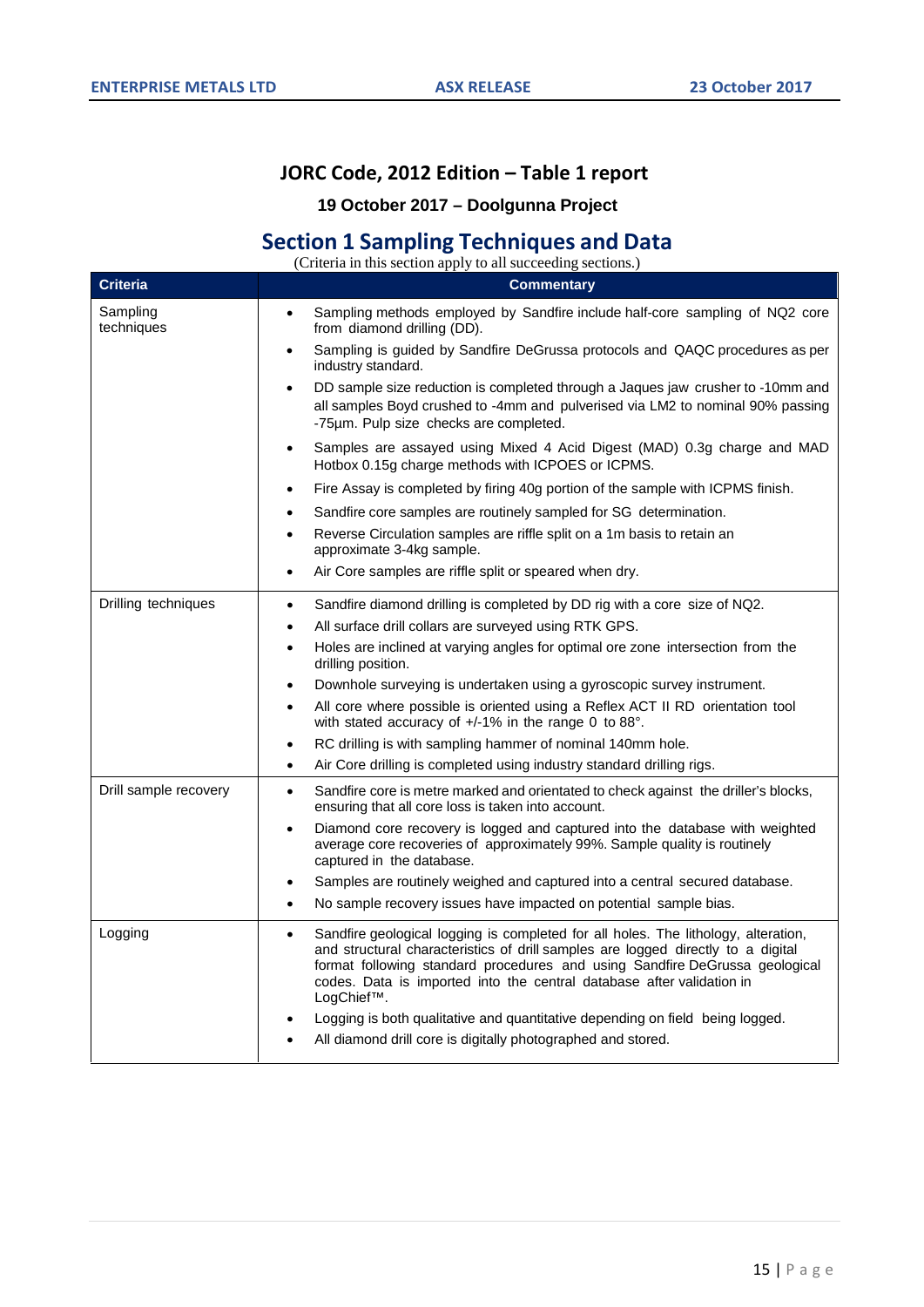| <b>ENTERPRISE METALS LTD</b>                                        |                        | <b>ASX RELEASE</b>                                                                                                                                                                                                                                                                                                                                                                                                                                                                                                                                                                                                                                                                                                                                                                                                                                                                                                                                                                                                                                                                                      | <b>23 October 2017</b> |
|---------------------------------------------------------------------|------------------------|---------------------------------------------------------------------------------------------------------------------------------------------------------------------------------------------------------------------------------------------------------------------------------------------------------------------------------------------------------------------------------------------------------------------------------------------------------------------------------------------------------------------------------------------------------------------------------------------------------------------------------------------------------------------------------------------------------------------------------------------------------------------------------------------------------------------------------------------------------------------------------------------------------------------------------------------------------------------------------------------------------------------------------------------------------------------------------------------------------|------------------------|
| <b>Criteria</b>                                                     |                        | <b>Commentary</b>                                                                                                                                                                                                                                                                                                                                                                                                                                                                                                                                                                                                                                                                                                                                                                                                                                                                                                                                                                                                                                                                                       |                        |
| Sub-sampling<br>techniques and sample<br>preparation                | $\bullet$              | Sandfire diamond core orientation is completed where possible and all core is<br>marked prior to sampling. Half core samples are produced using an Almonte Core<br>Saw. Samples are weighed and recorded                                                                                                                                                                                                                                                                                                                                                                                                                                                                                                                                                                                                                                                                                                                                                                                                                                                                                                |                        |
|                                                                     | $\bullet$              | Sandfire sample preparation at UltraTrace in Perth involves the original samples<br>being dried at 80° for up to 24 hours and weighed. DD Samples are then crushed<br>through Jaques crusher to nominal -10mm. Second stage crushing uses Boyd<br>crusher to nominal -4mm. Pulverising is completed using LM5 mill to 90% passing<br>75%µm.                                                                                                                                                                                                                                                                                                                                                                                                                                                                                                                                                                                                                                                                                                                                                             |                        |
|                                                                     | $\bullet$              | Sampling is carried out in accordance with Sandfire protocols as per industry best<br>practice.                                                                                                                                                                                                                                                                                                                                                                                                                                                                                                                                                                                                                                                                                                                                                                                                                                                                                                                                                                                                         |                        |
| Sub-sampling<br>techniques and sample<br>preparation<br>(continued) | $\bullet$              | Sandfire has protocols that cover auditing of sample preparation at the laboratories<br>and the collection and assessment of data to ensure accurate steps in producing<br>representative samples for the analytical process. Key performance indices include<br>contamination index of 90% (that is 90% blanks pass); Crush Size index of P95-<br>10mm; Grind Size index of P90-75µm and Check Samples returning at worse<br>20% precision at 95% confidence interval and bias of 5% or better.                                                                                                                                                                                                                                                                                                                                                                                                                                                                                                                                                                                                        |                        |
|                                                                     | $\bullet$              | Duplicate analysis is routinely completed.                                                                                                                                                                                                                                                                                                                                                                                                                                                                                                                                                                                                                                                                                                                                                                                                                                                                                                                                                                                                                                                              |                        |
|                                                                     | $\bullet$<br>$\bullet$ | RC samples are riffle split, AC samples are riffle split or speared when dry.<br>The sample size is appropriate for the VHMS and Gold mineralisation styles.                                                                                                                                                                                                                                                                                                                                                                                                                                                                                                                                                                                                                                                                                                                                                                                                                                                                                                                                            |                        |
| Quality of assay data<br>and laboratory tests                       | $\bullet$              | Sandfire samples submitted to Ultra Trace in Perth are assayed using Mixed 4 Acid<br>Digest (MAD) 0.3g charge and MAD Hotbox 0.15g charge methods with ICPOES<br>or ICPMS. The samples are digested and refluxed with a mixture of acids including<br>Hydrofluoric, Nitric, Hydrochloric and Perchloric acids and conducted for multi<br>elements including Cu, Pb, Zn, Ag, As, Fe, S, Sb, Bi, Mo, Re, Mn, Co, Cd, Cr, Ni,<br>Se, Te, Ti, Zr, V, Sn, W and Ba. The MAD Hotbox method is an extended digest<br>method that approaches a total digest for many elements however some refractory<br>minerals are not completely attacked. The elements S, Cu, Zn, Co, Fe, Ca, Mg, Mn,<br>Ni, Cr, Ti, K, Na, V are determined by ICPOES, and Ag, Pb, As, Sb, Bi, Cd, Se, Te,<br>Mo, Re, Zr, Ba, Sn, W are determined by ICPMS. Samples are analysed for Au, Pd<br>and Pt by firing a 40g of sample with ICP AES/MS finish. Lower sample weights are<br>employed where samples have very high S contents. This is a classical FA process<br>and results in total separation of Au, Pt and Pd in the samples. |                        |
|                                                                     | $\bullet$              | Sandfire QAQC protocol is considered industry standard with standard reference<br>material (SRM) submitted on regular basis with routine samples.                                                                                                                                                                                                                                                                                                                                                                                                                                                                                                                                                                                                                                                                                                                                                                                                                                                                                                                                                       |                        |
|                                                                     |                        | Sandfire insert SRMs and blanks at a minimum of 5% frequency rate. A minimum<br>of 2% of assays are routinely re-submitted as Check Assays and Check Samples<br>through blind submittals to external and primary laboratories respectively. Adhoc<br>umpire checks are completed annually.                                                                                                                                                                                                                                                                                                                                                                                                                                                                                                                                                                                                                                                                                                                                                                                                              |                        |
| Verification of sampling                                            | $\bullet$              | No twinned holes are being drilled as part of this program.                                                                                                                                                                                                                                                                                                                                                                                                                                                                                                                                                                                                                                                                                                                                                                                                                                                                                                                                                                                                                                             |                        |
| and assaying                                                        | $\bullet$              | Primary data is captured on field tough book laptops using Logchief™<br>Software. The software has validation routines and data is then imported into a<br>secure central database.                                                                                                                                                                                                                                                                                                                                                                                                                                                                                                                                                                                                                                                                                                                                                                                                                                                                                                                     |                        |
|                                                                     |                        | The primary data is always kept and is never replaced by adjusted or interpreted<br>data.                                                                                                                                                                                                                                                                                                                                                                                                                                                                                                                                                                                                                                                                                                                                                                                                                                                                                                                                                                                                               |                        |
| Location of data points                                             | $\bullet$              | Sandfire Survey team undertakes survey works under the guidelines of best<br>industry practice.                                                                                                                                                                                                                                                                                                                                                                                                                                                                                                                                                                                                                                                                                                                                                                                                                                                                                                                                                                                                         |                        |
|                                                                     | $\bullet$              | All drill collars are accurately surveyed using RTK GPS system within +/-50mm<br>of accuracy (X,Y,Z).                                                                                                                                                                                                                                                                                                                                                                                                                                                                                                                                                                                                                                                                                                                                                                                                                                                                                                                                                                                                   |                        |
|                                                                     | $\bullet$              | Downhole survey completed using electronic multishot systems or gyroscopic<br>downhole methods at regular intervals.                                                                                                                                                                                                                                                                                                                                                                                                                                                                                                                                                                                                                                                                                                                                                                                                                                                                                                                                                                                    |                        |
|                                                                     |                        | MGA94 Zone 50 grid coordinate system is used.                                                                                                                                                                                                                                                                                                                                                                                                                                                                                                                                                                                                                                                                                                                                                                                                                                                                                                                                                                                                                                                           |                        |
| Data spacing and<br>distribution                                    |                        | This program represents reconnaissance exploration drilling and down hole<br>EM surveying.                                                                                                                                                                                                                                                                                                                                                                                                                                                                                                                                                                                                                                                                                                                                                                                                                                                                                                                                                                                                              |                        |